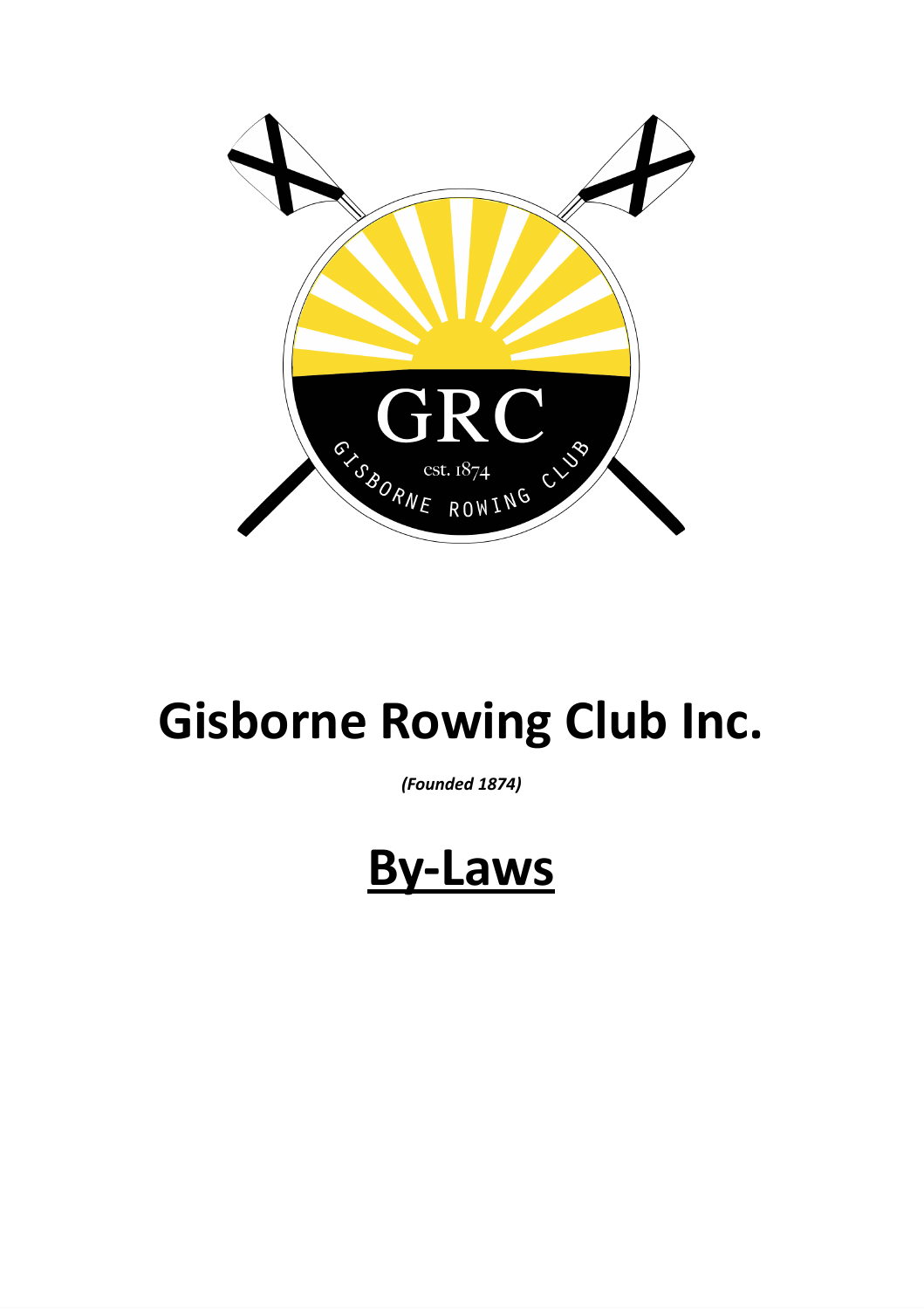### **Section One**

#### General

- 1. All of the following General By-Laws are subject to the Executive Committee's over-sight.
- 2. All Members must wear the uniform of the Club when rowing in races at all regattas.
- 3. All boats and oars shall immediately after use, be thoroughly washed before returning to their proper places. All boats shall be placed bottom upwards on the trestles or racks, unless otherwise directed by their coach or Club Captain. Every member of a crew that has landed a boat shall assist in the cleaning and housing of that boat and any other equipment that has been used. In doing so they shall follow the directions of the stroke of the boat unless otherwise directed by their coach or Club Captain. Boats shall be racked immediately after they have been washed after use.
- 4. The Coach, or in the coach's absence the most senior member of the crew, shall have the full charge of the boat and the crew shall obey any instructions given by him/her. If the crew has no distinct senior member then the stroke shall assume this role.
- 5. Any damage done to any Club equipment shall be notified forthwith to the Club Captain by the Coach of the crew that caused the damage, giving the name of the person that caused the damage, and whether in his/her opinion the cause of the damage was purely accidental or the result of carelessness.
- 6. No member shall take any person, other than a member (coxes excepted), in any of the Club's boats without the approval of the Club Captain.
- 7. The Executive Committee may post in the Club House a list of the equipment not to be used without the permission of the Club Captain. Any member using such equipment without permission may be fined not exceeding \$50.00.
- 8. Members may, with the permission of the Executive Committee or Club Captain previously obtained, keep private boats on the Club premises so long as, in the opinion of the Executive Committee or Club Captain, they do not interfere with the club property and are kept out of the way. Charges may apply at the discretion of the Executive Committee.
- 9. No member without permission from the Club Captain shall use a boat which is not appropriate to the class in which they row.
- 10. No oars shall be taken out in any boat except such as belong to the boat, or class of boat, without the permission of the Club Captain or Head Coaches.
- 11. Any complaint on the part of the crew must be made by their coach as early as possible to the Club Captain or if unavailable the Vice-Captain or Club Secretary, verbally and in writing.
- 12. Members must not land from boats at any other place other than the landing at the Boat House in Anzac Park or otherwise as directed by a coach.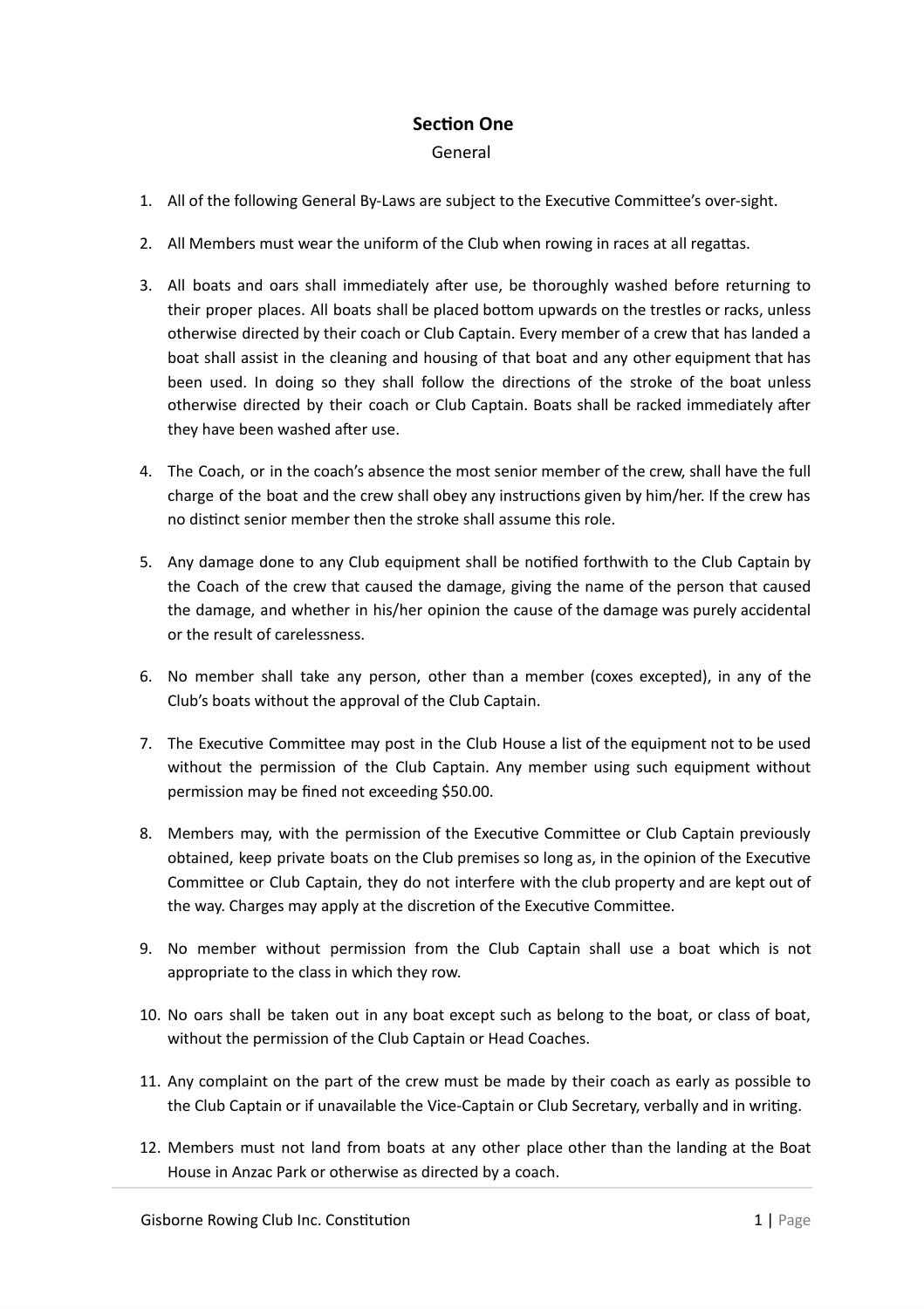- 13. The last member on the Club premise shall see that the doors are properly secured and the lights are all turned off.
- 14. All trophies won by crews, as a result of winning a race(s) at a regatta, shall be the responsibility of the Club.
- 15. No member shall take or wear another member's apparel or property without permission of the owner.
- 16. No member shall deface any notice posted on the Notice Board. Permission of the Secretary or Club Captain must be obtained before posting any private notices. Such notices must be posted where he/she directs.
- 17. No boat shall be taken beyond the entrance of the river without a coach and he/she shall first ascertain that the conditions beyond the entrance are such that the boat or crew will not be endangered. The coach shall be held responsible.
- 18. No alcoholic liquor is to be brought into or kept in the Club House without full Executive Committee approval. Any member doing so may, at the discretion of the Executive Committee, be expelled.
- 19. Any person using their own vehicle to transport rowers to and from regattas shall be paid on a per head or reimbursement basis set out by the Club Treasurer according to the regatta budget.
- 20. Issues relating to shed or plant should be brought before the Executive Committee. Where conflict or misunderstanding occurs, this must never be debated in the shed. We require members to have the maturity to step back, calm down and use the Executive Committee as their platform for debate rather than have conflict escalate.
- 21. As a rowing club member, you are required to respect all of your fellow club members no matter what level they may be at, junior rower to Club President, or parent supporter. If we are to be successful as a club we need to work together and must be able to work in a harmonious relationship and environment with each other. This is to be fostered at all costs.
- 22. Using any plant is a privilege extended to financial members, not a right. All rowers need to be aware that mistreatment of equipment including failure to CLEAN properly at the end of each session can result in the privilege being removed
- 23. Any Code of Conduct which is put in place by the Executive Committee shall also apply in whichever area of the Club the Code represents.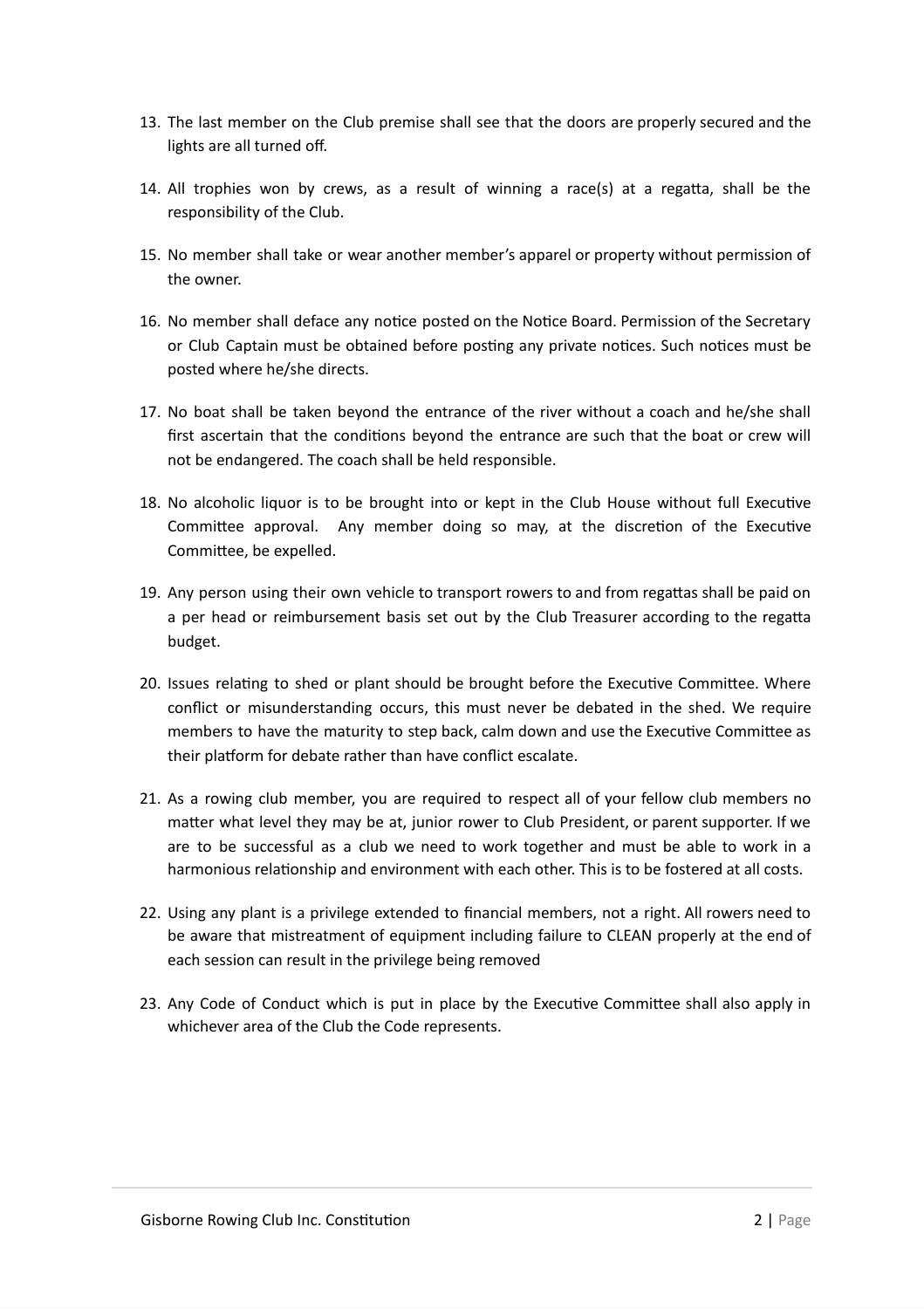## **Section Two**

#### Rowing, Sculling shells

- 1. All of the following Rowing and Sculling shell By-Laws are subject to the Executive Committee's oversight.
- 2. Rowing boats and sculls shall be carried out by the full crew, who shall walk into the water and place the boat in enough water in order that the keel does not touch the bottom of the river once the crew enters the boat to push off from the bank, upstream and downstream.
- 3. On no account are boats to be shoved end first into the water.
- 4. No boat shall be taken further up the Waimata River than the island, and no further down the Turanganui River further than the entrance, except under Section 1 Rule 17 of the Club By-Laws, no boat shall be taken further up the Taruheru River than the Stanley Road bridge unless prior permission has been approved, but certainly no further than Campion College.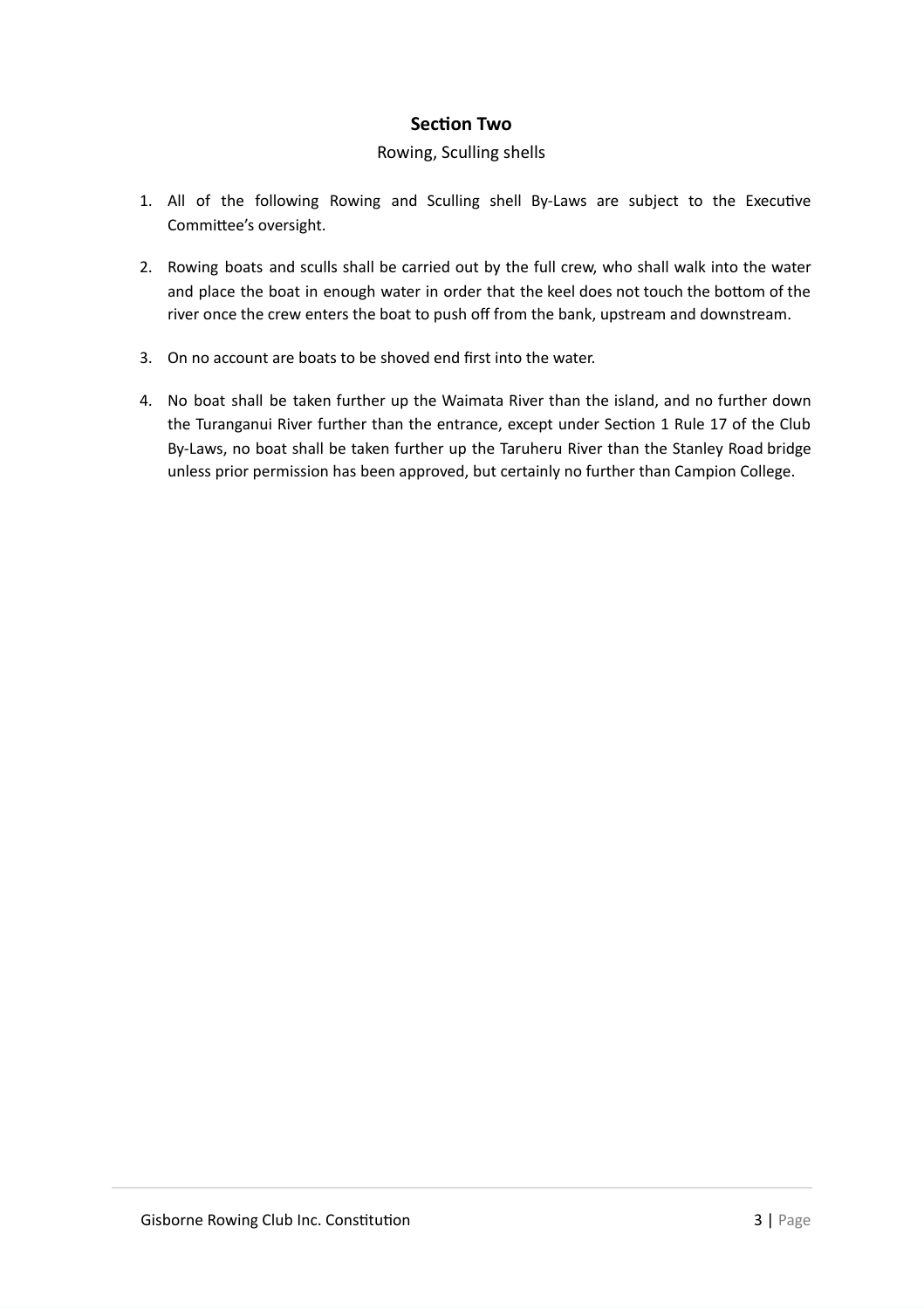## **Section Three**

#### Coach Members

- 1. All of the following Coach Member By-Laws are subject to the Executive Committee's oversight.
- 2. A coach member shall be deemed to be any person who assists in the training of members.
- 3. The Executive Committee has the power to veto all coach members. Coach members are appointed according to the Constitution of the Club.
- 4. No coach member shall use any Club facilities or equipment without prior approval of the Executive Committee and may not use Club Plant without the prior approval of the Club Captain.
- 5. Those persons deemed to be coach members by the Executive Committee shall be eligible to negotiate a refund of committee approved regatta expenses. If such a coach is travelling in their own vehicle a petrol reimbursement shall be paid. In the event that passengers are carried their monies will be calculated as part of the cost reimbursement.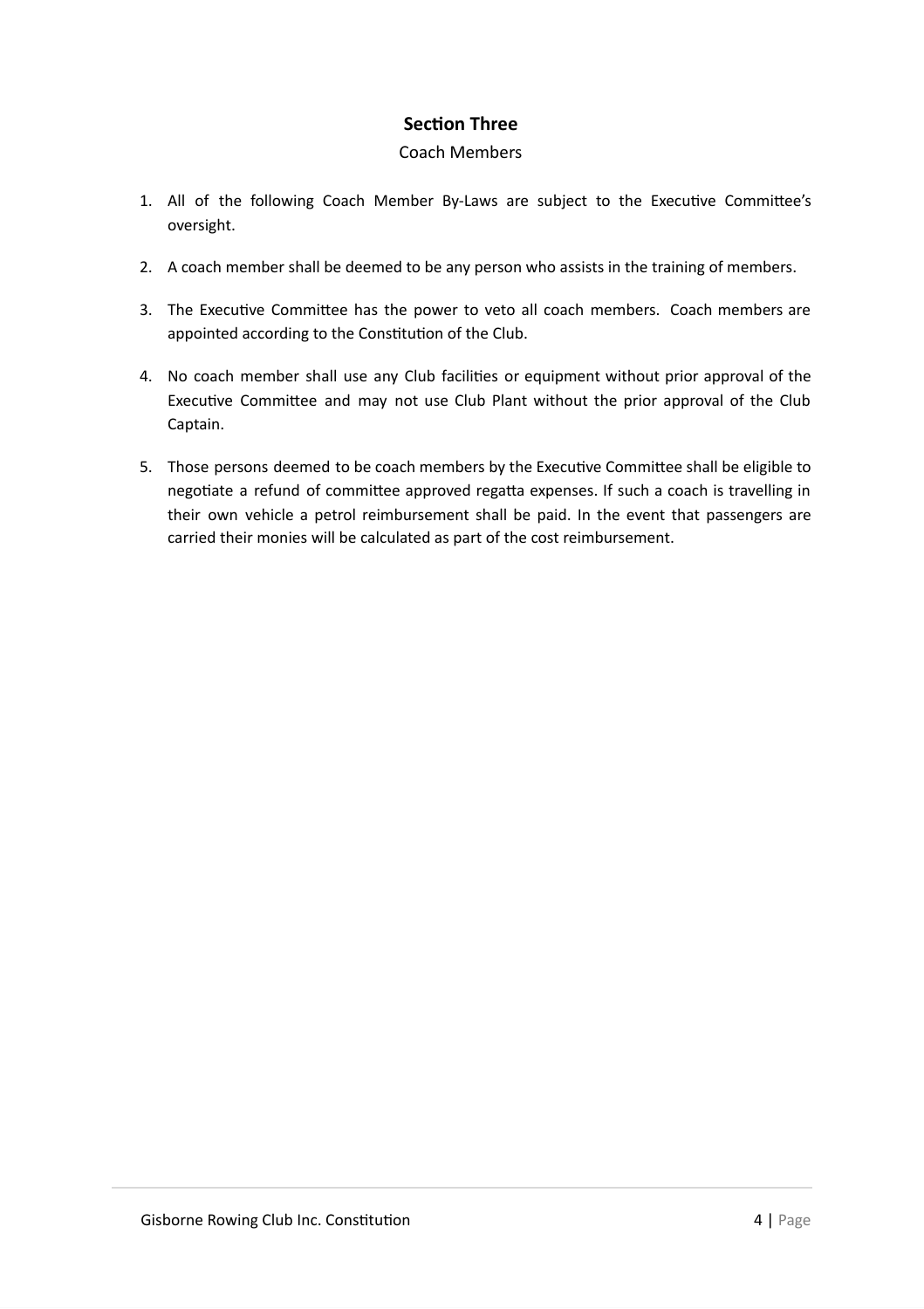## **Section Four**

#### Administration

- 1. All of the following Administrative By-Laws are subject to the Executive Committee's oversight.
- 2. The Executive Committee as a whole, or their appointee, shall be the sole executors of the Club's By-Laws and breaches of such may, at their discretion, result in a fine, admonishment or expulsion, depending on the seriousness of the offence.
- 3. Such fines that may be imposed shall be payable immediately on the imposition of the fine. The membership of the person or persons, concerned shall be suspended until such fine or fines be paid.
- 4. Each new intending member shall ensure that they are aware of the Club Code of Conduct and By-Laws to read, before they are accepted as a member.